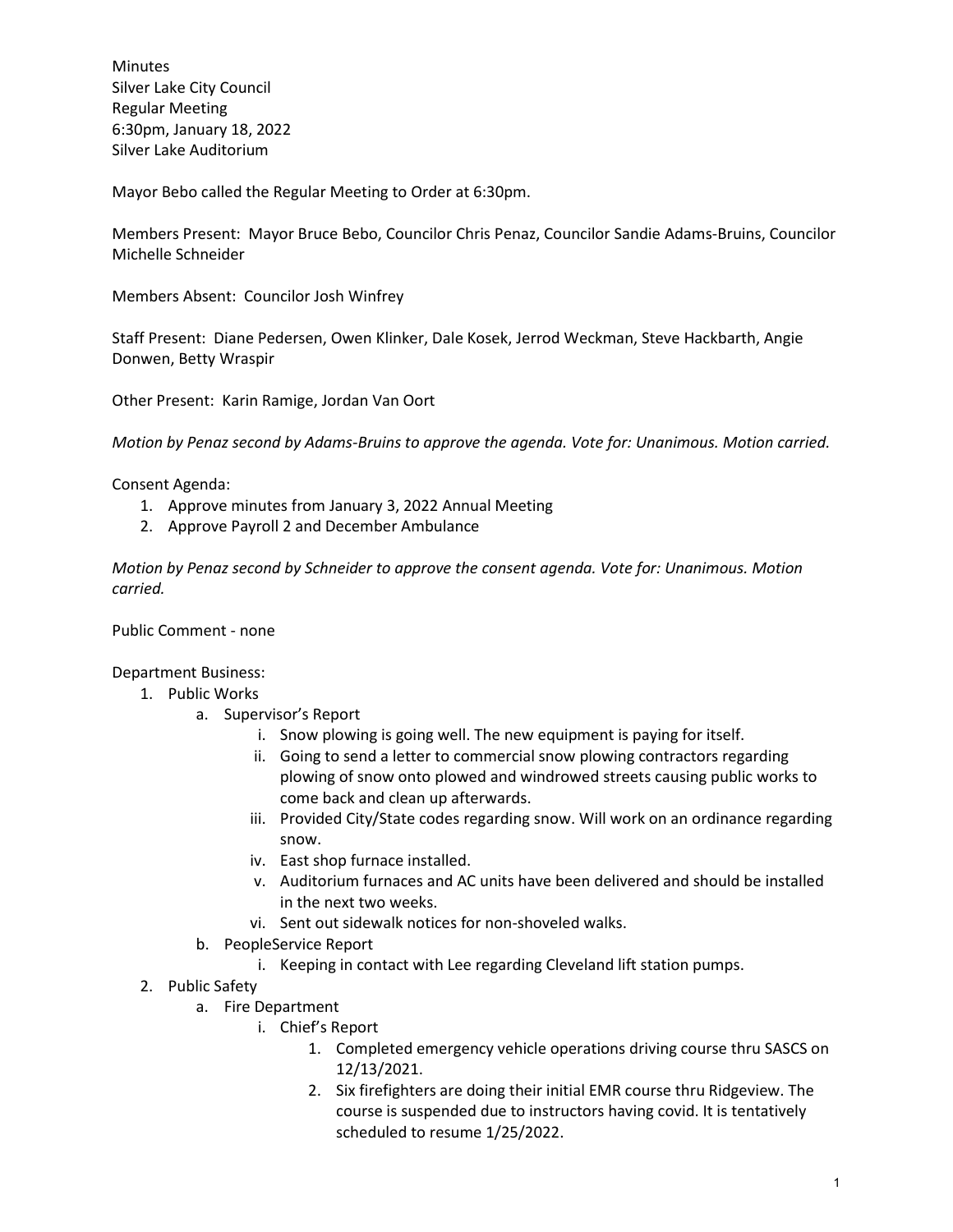- 3. Covid has hit members of the fire department. Fire department policy is 10-day quarantine.
- 4. Fire dept training officers have contacted ambulance training officers on doing inter-departmental training quarterly.
- ii. Request for Action
	- 1. Use west garage stall in front of city hall to house a Life Safety trailer assembled by the McLeod County Fire Chiefs Association for use by McLeod County fire departments. Silver Lake is a central location within McLeod County for housing the trailer.

*Motion by Penaz second by Schneider to grant permission to Fire Chiefs Association to store the Life Safety Trailer in the west bay of the City Hall garage. Vote for: Unanimous. Motion carried.*

- b. Sheriff's Report
	- i. Event type report
	- ii. Police Hours for December
- c. Ambulance Report
	- i. Supervisor's Report
	- ii. Requests for Action
		- 1. EMS Parking
			- a. Meeting held with ambulance personnel, public works personnel, council liaison, and town citizens. It has been agreed to make two parking spots on the west side of the city offices (EMS personnel must park close to the building and NOT at an angle), one spot in front of the Fire Dept doors (driver's keys must be left in the key drop so fire can move the vehicle if needed) and two overflow parking spots on the northwest end of the building.
				- i. Move the Emergency Personnel Parking Only signs to the west side of the city offices
				- ii. Add a movable sign for the overflow parking so it can be moved for snowplowing.
				- iii. A light was added on the north side of the building to illuminate the rear parking spots.
				- iv. When weather permits, paint lines to indicate the EMS parking spots.

*Motion by Penaz second by Adams-Bruins to move signs for EMS/Fire Safety parking to the new locations as presented on the Request for Action map. Vote for: Unanimous. Motion carried.*

- 2. New Officer
	- a. Request to approve the nomination of Angie Donwen as Assistant Chief as unanimously voted for at the December 9, 2021, ambulance meeting. Additionally, the position of Secretary will also be assumed by Angie Donwen.

*Motion by Penaz second by Adams-Bruins to approve Angie Donwen as Assistant Chief and Secretary for the Ambulance Department. Vote for: Unanimous. Motion carried.*

- 3. New applicant
	- a. Request to approve the application of Julie Tuominen as an EMT pending completion of schooling at Crown College and NREMT exam.

*Motion by Penaz second by Schneider to approve the hire of Julie Tuominen pending completion of schooling and NREMT exam. Vote for: Unanimous. Motion carried.*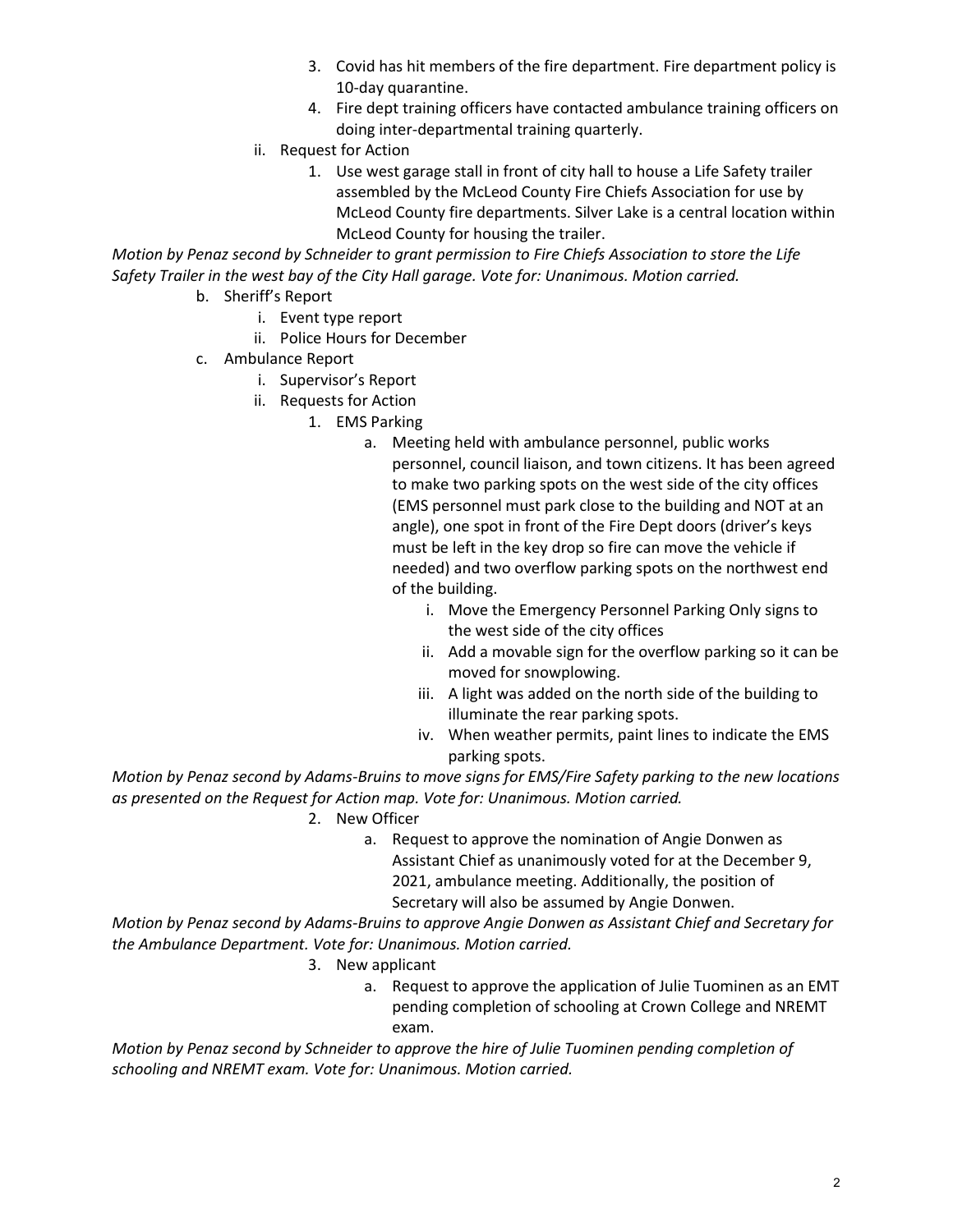- 4. Increase run rate
	- a. Request to increase run rate from \$1,000 to \$1,300. Silver Lake is a BLS (Basic Life Service) Ambulance Service. Allina is ALS
		- (Advanced Life Service). In 2021 Allina's BLS rate was \$1896.

*Motion by Penaz second by Adams-Bruins to approve an increase in the run rate to \$1300. Vote for: Unanimous. Motion carried.*

- 5. Doorway addition
	- a. Add a doorway between the ambulance office and the call room. This addition of the door will help the heating and airflow issue as this room has not hear or airflow.

*Motion by Penaz second by Adams-Bruins to allow the door between the on-call room and the ambulance office to be installed per MNSPECT permit and inspections. Vote for: Unanimous. Motion carried.*

- 6. Complaint Policies and Forms
	- a. Ambulance Service Complaint Policies and Forms
		- i. Employee
		- ii. patient care & transport
		- iii. general
			- 1. City policies and forms will be reviewed to make sure they apply to the ambulance department.
- iii. Discussion was held on whether the ambulance department is voluntary or city employees. According to the MN Dept of Revenue, Fact Sheet 3: An ambulance service is "volunteer' if both of the following conditions are met:
	- 1. None of its attendants earn \$6000 or more in annual run-time income from the service; and
	- 2. None of its attendants rely solely on total compensation from the service for their livelihood.
		- a. The Silver Lake Ambulance Service is volunteer, and the volunteers are employees of the city.
- iv. Discussion regarding verbiage in Ambulance Policies. Suggested changes are to be brought to the council to review.
- 3. Municipal Liquor
	- a. Financials were not available this month.
	- b. Department Manager Report
		- i. Continue working on inventory.
		- ii. Year-end audit went well. Still correcting errors in the system.
		- iii. Christmas Eve closed early. We served food to the guests.
		- iv. Posted job for lead bartender. Three resumes were received but only one application.
		- v. Three employees have been out sick over the past month. Due to this, the Muni was closed on New Year's Day. It is generally a slow day, and it gave employees a day off.
		- vi. New Year's Eve there was a band at the Muni, and it went well.
		- vii. Looking at 2am liquor license for next year.
			- 1. City code would need to be adjusted to allow for 2am closing.
		- viii. Deep fryer is working better but still having issues. Most likely will not meet our needs over the next year.
			- ix. More issues with receiving product, both food and liquor.
			- x. Beer prices may have to go up as vendors raise their prices.
	- c. Request for Council Action to Hire Tanya Olson as lead with beginning wage at Grade 15 Step 3 \$16.65/hour.

*Motion by Penaz second by Schneider to approve Tanya Olson as lead bartender pending background check and drug test at Grade 15 Step 3 \$16.65/hour. Vote for: Unanimous. Motion carried.*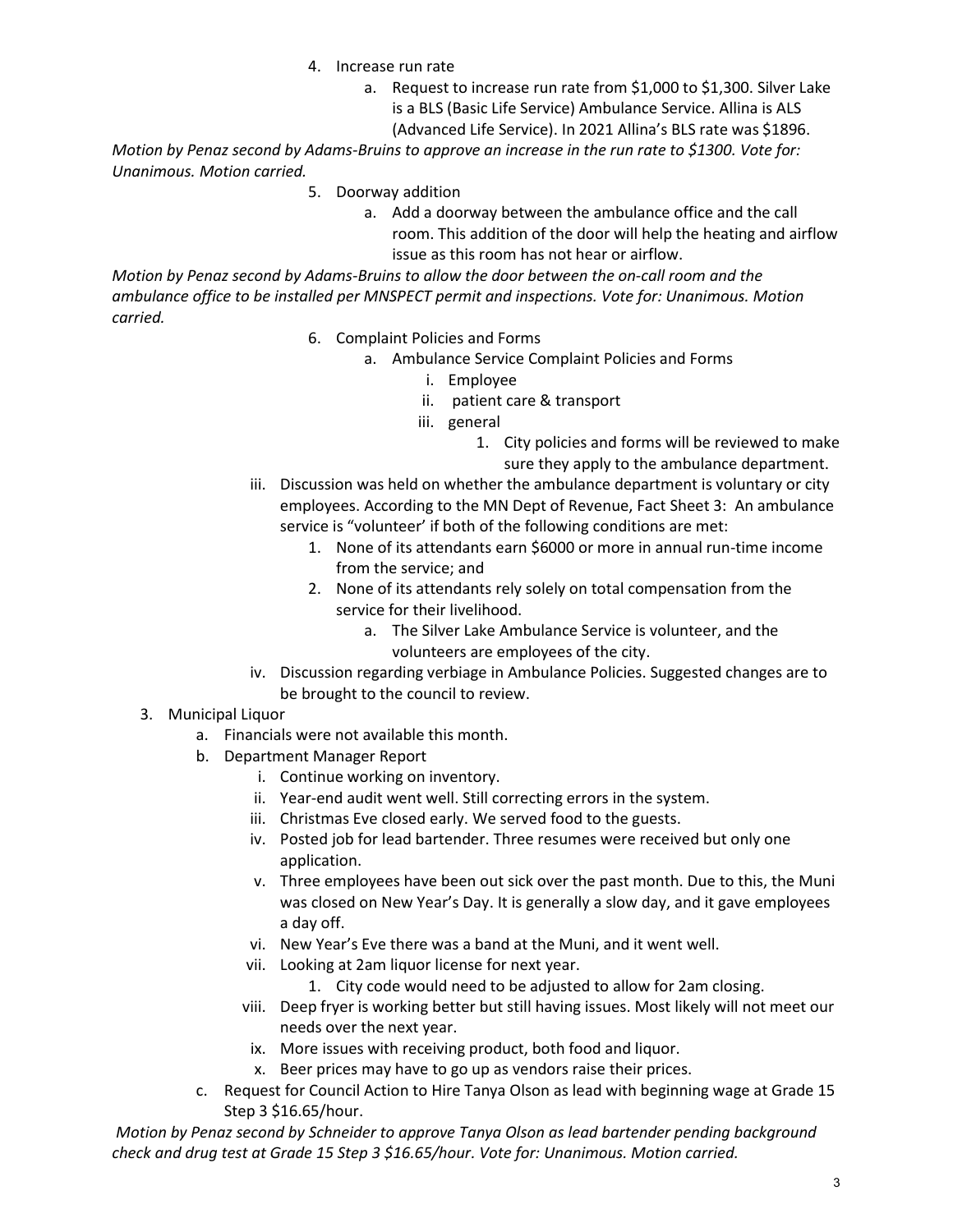- 4. Community Development
	- a. MNTAP program was discussed. An area of consideration is where or current snow pile is placed in the winter.
	- b. Discussed Silver Edge Estates and that the annexation process for the four lots is being investigated by the City Clerk.
	- c. American Rescue Plan Act (ARPA) Funds suggestions:
		- i. Public WIFI at the pool
		- ii. Tornado warning sirens if needed in any part of town
		- iii. Generator in auditorium
	- d. LED sign. Engineered drawing required by MNSPECT may prove to be a hinderance to the project due to the cost. One of the Commissioners is checking if someone he knows would be able to do the drawings for a more reasonable cost.
	- e. Meeting dates were discussed.
- 5. Administration
	- a. Clerk's report
		- i. Treasurer's report
		- ii. Summary of department head meeting.
			- 1. Check into posting AWAIR manual on-line for city employees.
			- 2. Safety Committee recommendation by the mayor should be made up of department heads with one acting as chairman.
		- iii. Working on submitting budget information for State Auditor.
		- iv. Working with a grant writer for the fire department who is working on a FEMA grant.
		- v. ARPA final rule was published and states that recipients may elect a "standard allowance" of \$10 million (not to exceed the award amount) to fund "government services".
			- 1. The city does not have plans to distribute funds to businesses within the city.
		- vi. MNSPECT update on the Villager Apt permits.
		- vii. Two questions regarding driving personal vehicles to fire/ambulance calls:
			- 1. If a fire fighter/ambulance volunteer drives their personal vehicle to a scene, are they covered under the city's insurance?
				- a. Personal vehicles are covered for primary liability, but they are not covered for physical damage.
			- 2. If a fire fighter/ambulance volunteer drives their personal vehicle to a fire/ambulance call and another volunteer drives that personal vehicle back to the city building from the scene, whose insurance is responsible for coverage?
				- a. Third party coverage is still being researched.
		- viii. Request for Action to require a higher minimum liquor liability for special event coverage for Pola-Czesky Days. This requirement of the city council allows the insurance agent to sell a policy to the provider at an amount over the state pool requirement amount.

*Motion by Schneider second by Penaz to allow our insurance agent to increase the liability coverage limit from \$50,000 to a \$1 million minimum coverage for the provider of liquor for Pola-Czesky Days which is an amount over the state pool requirement amount as requested by the Pola-Czesky Days committee. Vote for: Unanimous. Motion carried*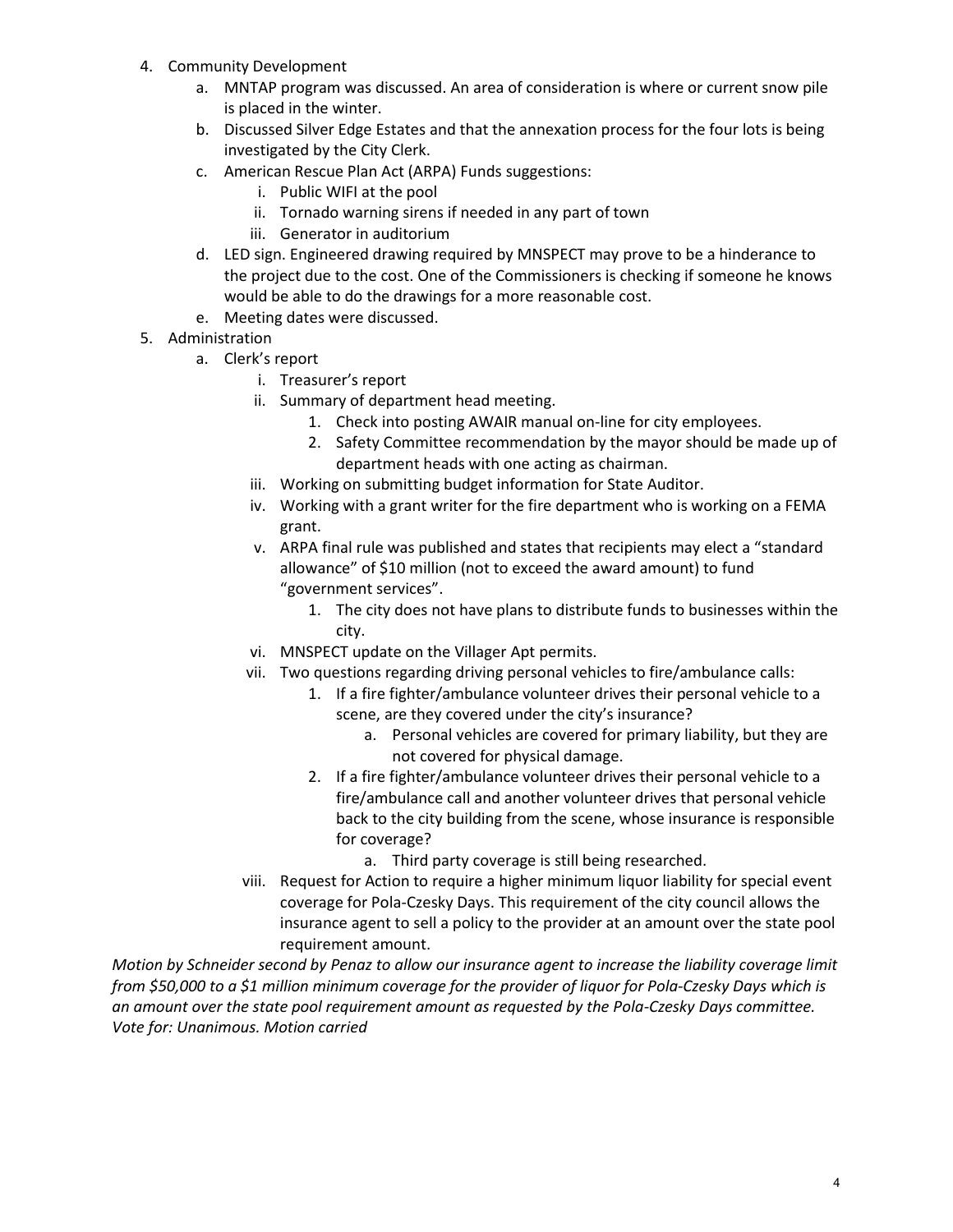Old Business:

- 1. Amend Resolution 22-04: Resolution Classifying Fund Balances for Financial Reporting Purposes.
	- a. This Resolution was passed on January 3, 2022, with the removal of Fund 407 Police Squad Fund. At the time it was believed that the fund had a zero balance. However, the fund has a current balance of \$59,759.95. Resolution 22-04 shall be amended to include Fund 407 Police Squad Fund.

*Motion by Adams-Bruins second by Schneider to approve the amendment to Resolution 22-04 reinstating Fund 407 Police Squad Fund. Vote for: Unanimous. Motion carried.*

## New Business:

- 1. SEH Jordan Van Oort
	- a. Supplemental Letter Agreement (SLA) for additional work requested by USDA-Rural Development and the State Historic Preservation Office (SHPO).
		- i. USDA-Rural Development and the State Historic Preservation Office (SHPO) would like additional study and review of issues related to impacts on the Silver Lake Auditorium due to the proposed infrastructure improvements. The expectation is that the WPA-er Auditorium could be eligible for the Historic Registry. The additional work requested includes:
			- 1. Complete formal SHPO Inventory Forms on structures with the Area of Potential Effects (APE) near the proposed improvements. Wight structures were identified in the original report, and it included a discussion of ow the visual issues/concerns would be mitigated. Duluth Archeology Center completed the original archaeological work for the city and is proposing to complete this work at a cost of approximately \$1910.
			- 2. Develop 3D renderings of what the tower and other improvements would look like north of the auditorium. SEH's graphics staff would complete this work, which is estimated at approximately \$4700.
				- a. Other potential considerations discussed:
					- i. SHPO notes that the City must determine if the Auditorium is eligible. The City can complete a study on the historic eligibility of the Auditorium, but it is almost a certainty that the structure would be found eligible due to it history. It would likely be wise to just agree that the WPA structure is eligible to save the effort and cost.
					- ii. However, if the structure is officially listed as eligible on the historic Registry future improvements would be expected to be completed to maintain the character of the building.
			- 3. If the city chooses not to complete these requests, RD will never approve the project and we would not receive funding.
			- 4. The \$6610 that it will cost to complete these requests will allow the city to continue with our request to receive millions of dollars in grant funds for the infrastructure project.

*Motion by Penaz second by Schneider to accept the Supplemental Letter of Agreement with SEH authorizing the work of completing the formal SHPO inventory forms and develop 3D renderings in the amount of \$6610 which indicates agreement that the Auditorium will be on the National Historic Registry. Vote for: Unanimous. Motion carried*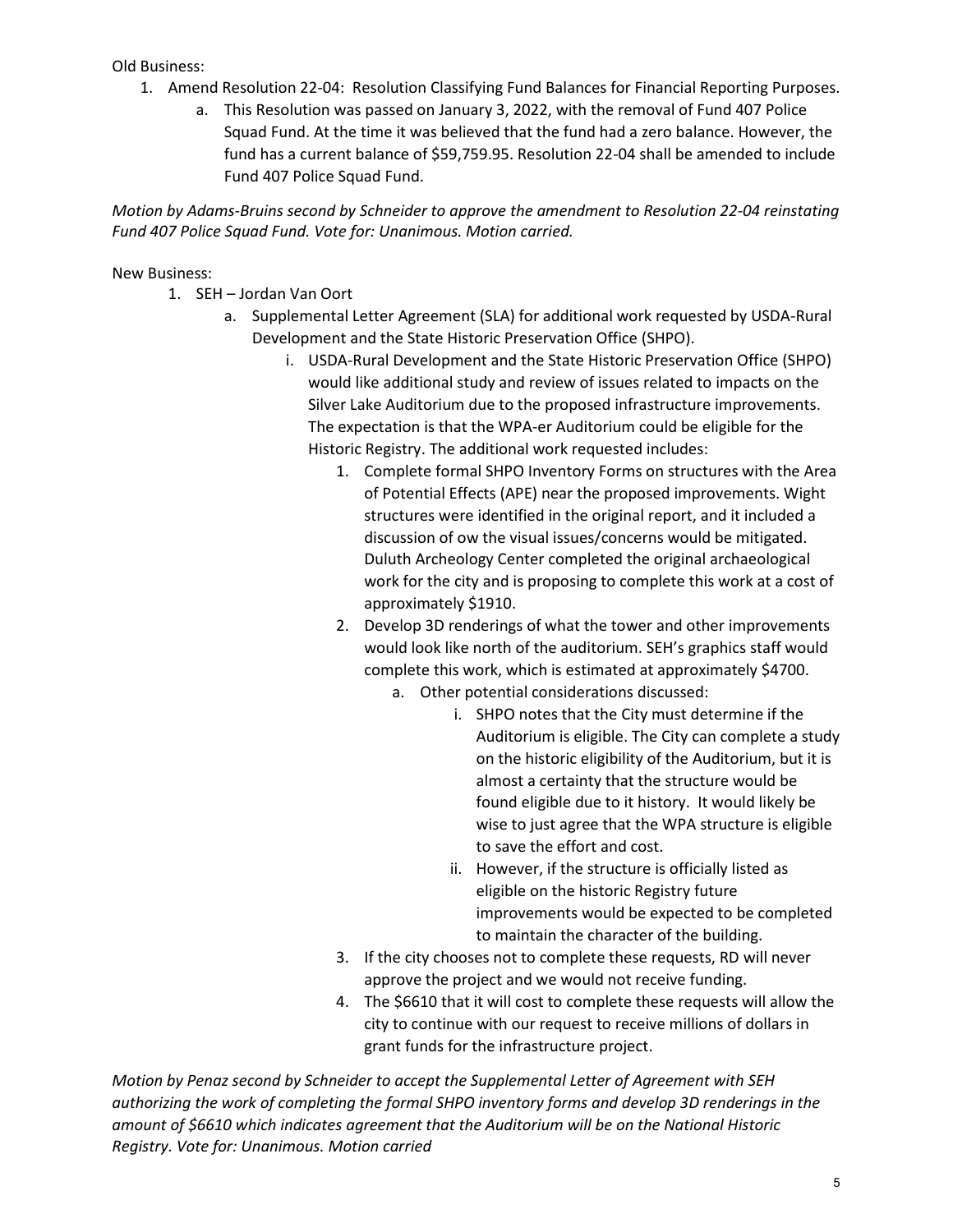- 2. Resolution 22-05: Resolution Authorizing Transfers for Infrastructure Improvement Project
	- a. The city previously authorized a Preliminary Engineering Report (PER) and Environmental Review (ER) to be conducted for the United States Department of Agriculture Rural Development (USDA-RD) loan and grant money with a not-toexceed amount \$148,000. Due to the increased scope of the project, the not-toexceed limit needs to be raised to \$155,000 with a transfer of \$6610 being made to the Infrastructure Improvement Fund with half of the funds coming from the General fund and half of the funds coming from the Water Fund.

*Motion by Penaz second by Schneider to approve the Resolution 22-05 Authorizing Transfer for Infrastructure Improvement Project. Vote for: Unanimous. Motion carried.*

- 3. MMBA Quarterly Report from Deputy Clerk
	- a. There were no meetings held in the fourth quarter.
	- b. Request for Action Karissa MMBA Director hours
		- i. Request for compensation when attending MMBA board meetings, legislative day, annual conference, and regional meetings for 2022.

*Motion by Schneider second by Penaz to approve Request for compensation for Karissa to receive pay while attending MMBA functions. Vote for: Unanimous. Motion carried.*

- 4. Fee Schedule
	- a. Request to add a Utility Finalization Fee of \$50 to be charged to the seller of a home scheduled to close but the closing date falls through and the city office is not notified, and the account is finalized with an incorrect closing date causing the account to be reopened with the original homeowner's information. This creates extra work as the account has been closed and finalized for the current owner and a new account has been set up for whom we were told would be the new owner. When the closing didn't happen, that new account now needs to be closed and finalized and set up again for the original owner.
		- i. Create a letter that is to be sent to homeowners when they call and schedule a closing date that informs them that a \$50 fee will be charged to their account if the closing date changes, and the city office is not notified*.*
- 5. Policy regarding water leaks
	- a. We currently have a household that has informed city hall that they have a faulty water softener that is causing excessive water usage. Even though they are aware of the problem, they have not corrected it. Public Works has spoken with the homeowner, and they do not want their assistance in correcting the issue.
		- i. The current City Ordinance does not address this issue:
			- 1. Chapter 15 Regulation of Public Works and Improvement Section 4 Regulation of Water and Sewer Systems Subd. 6 Water Systems a. General water regulations iv. Repair of Leaks: The consumer or owner shall be responsible for the installation and maintenance of the service pipe from the main into the building served. Such service pipes shall be all reasonable times subject to inspection by duly authorized officials of the City, and if repairs are ordered by the City, they must be made within twenty-four (24) hours of such notice, and if said repairs are not made, within said period, the City may turn the water off.
			- 2. First reading of Proposed Water and Sewer Leak Policy.